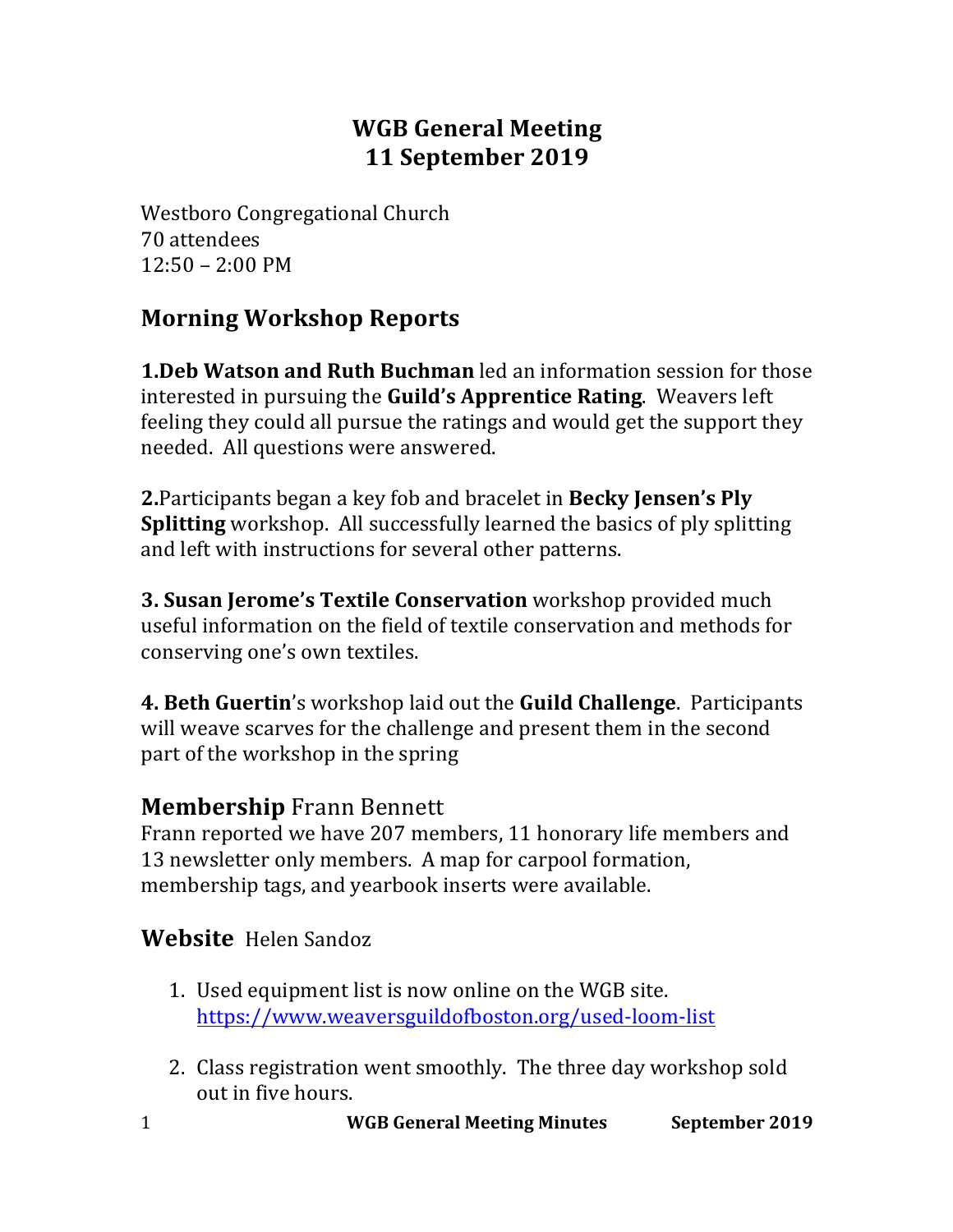- 3. Halcyon and the Woolery will give 5% of your purchase back to the guild. For Halcyon, tell them when you place an order by telephone or write a comment in the comment box when you place an order online. For the Woolery, click on their ad on the WGB sponsor page, click on link, place your order.
- 4. Robyn Spady, one of WGB's sponsors and editor of the digital magazine, *Heddlecraft*, has offered a free copy of her *PCW Fiberworks Notebook* to each WGB member. Go to the Members Only guild webpage to download your copy.

### **Library** Joanne Germaine

If you are interested in donating a book to the library, the library wish list will be on the website. You may donate on your membership renewal form or tell Joanne and send or give the item to Joanne. The gift is not tax deductible.

Please remember to return your library books!

#### **Bulletin** Dianne Chaisson

The next deadline is November 22.

### **Nominating Committee** Eileen Crawford

Eileen encourages members to become a volunteer, get involved. Find a friend and volunteer to co-chair a committee together.

A volunteer is needed to help on the nominating committee.

Positions opening in May include: Annual Exibit and Sale, Second Assistant Chair Education, Assistant Chair Nominating Committee, Assistant Chair and Second Assistant Chair Public Relations Committee, Annual Sale Marketing position Library, Assistant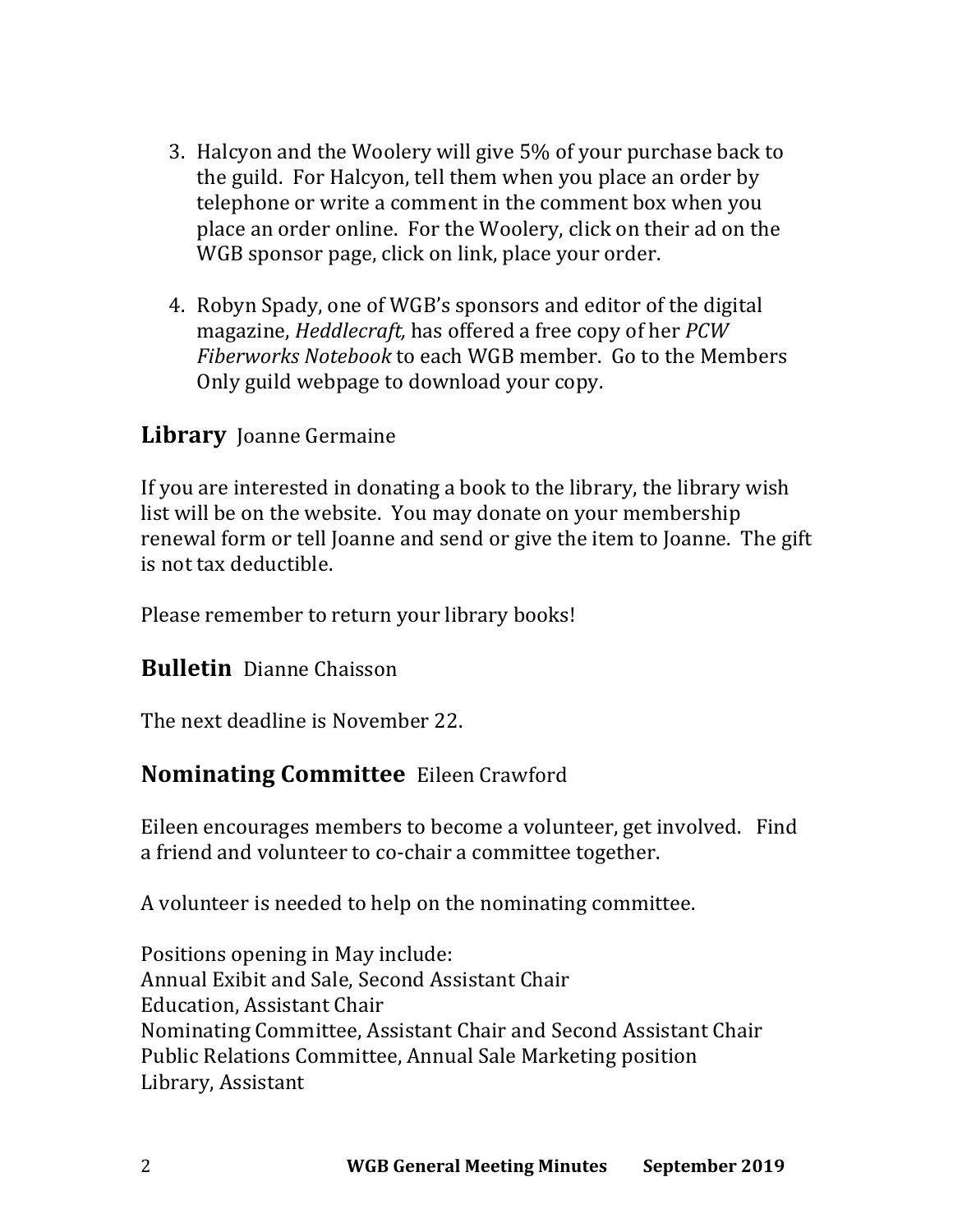## **Show and Tell**

Sally Eyring showed her smocking in 3D technique. Susan McCarthy presented iridescent napkins. Lori Steger explored bird motifs at 105 epi on her TC-2 Jacquard loom and at the North Carolina Jacquard workshop. Barbara Faulstich showed her green shawl, made of half llama fiber, half wool.

# **Raffle**

Raffle prizes were drawn and distributed.

### **Treasurer's Report** Beth Guertin

A detailed report was given at the August Board Meeting. In brief, the guild is flush with money as workshop money has come in, but expenses have not yet occurred or been paid.

Balance in TD accounts are: Money market/savings \$34,956.92 Checking \$16,538.31

Beth reports the need to move some money from checking to savings in order to earn interest on the money.

## **Yarn Sale** Beth Guertin

The Weavers' Guild of Boston will hold an **Equipment and Yarn Yard Sale** on September 28th (10am-3pm). This sale will feature the generosity of Rosie Corey's estate (100% donation to the Guild). There will be tables and tables full of yarn, magazines, books and equipment. The yard sale will be held at 49 Pleasant St, Waltham MA 02452. Help is need on Friday for setting up and on Saturday for selling. Leftovers will be sold at the Oct. 2 guild meeting. Information on how to put things in the sale can be found on the website.

## 100<sup>th</sup> **Anniversary Celebration** Beth Guertin

3 **WGB General Meeting Minutes September 2019** The  $100<sup>th</sup>$  Anniversary Celebration will include a juried show of weaving at the Fuller Craft Museum and a second show at the Charles River Museum of Innovation. The Call for Artists for the Fuller show will be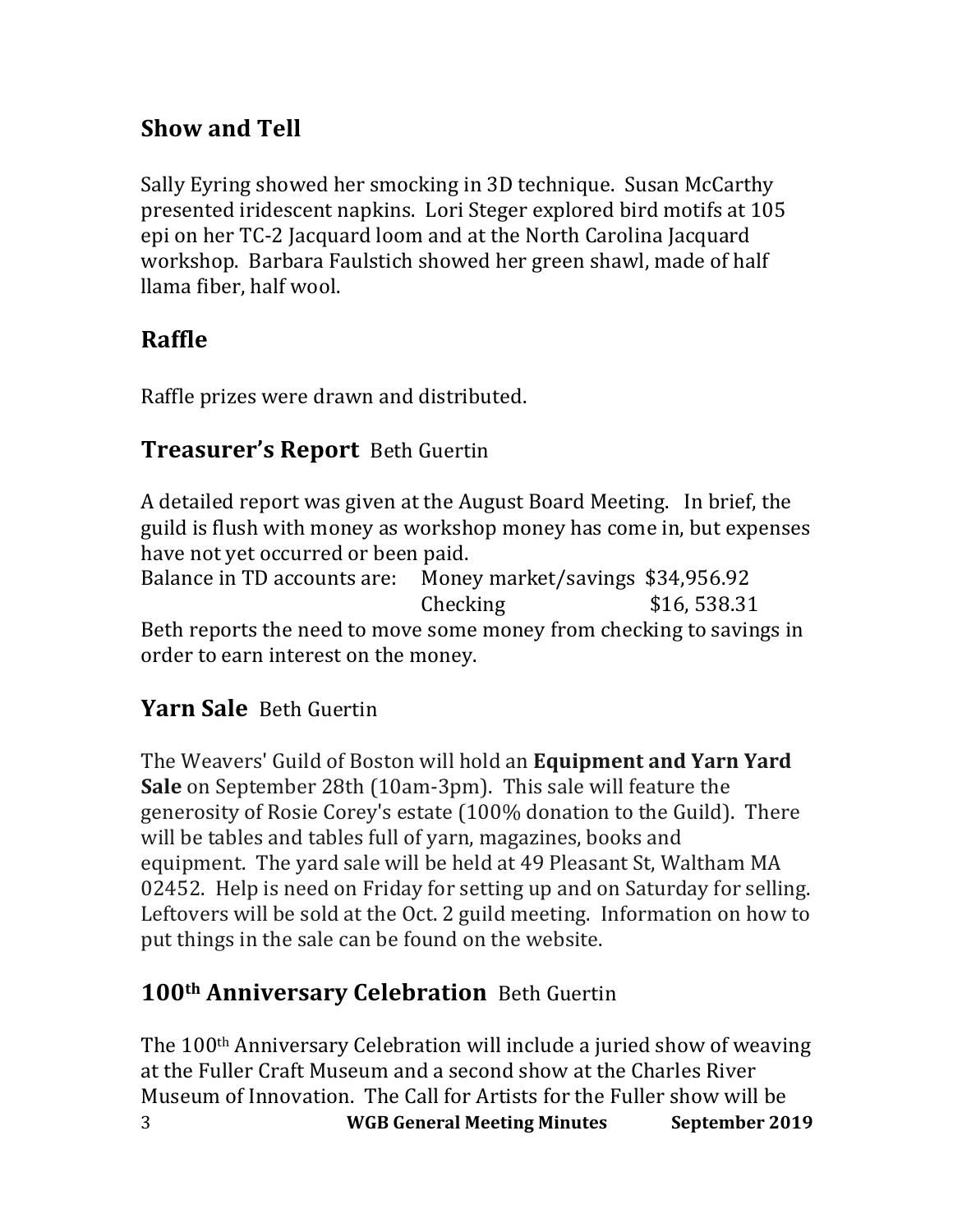published in November. The Fuller juried show will run from May 2022 to September 2022. The Charles River show will include information on the history and education components of the guild, demos, and weavings. WGB designs, pays for and hangs the Charles River exhibit. The Charles River show will begin July 1, 2022 and continue for a year to 18 months. Perhaps part of that show may continue on a permanent basis.

### **Guild Challenge** Beth Guertin

Beth presented an exciting PowerPoint presentation on the guild challenge and showed us two scarves she had made for the challenge. In brief, the challenge this year is explained on the website:

The Beat Goes On…….The Heartbeat and Rhythm of the Nation: Music and Color through the Decades: a Weaver's Interpretation In preparation for the guild's 100th Celebration, weave a scarf based on a popular musical score. Participants will choose a popular musical song (not classical music) from 1922 to the present that has meaning for them. Next, participants will research the colors that were popular during the time the song was popular. Using the musical score as your threading and the color trends of that period design a scarf with the finished dimensions of 10" wide by 80" long plus 6" long twisted fringe. The participant may choose any tie-up and treadling. An extensive learning packet will be provided to participants explaining the process. The pieces will be used for the annual sale exhibit and towards our cascading waterfall of scarves for the 100th anniversary celebration.

Everything a participant needs for the challenge is presented in the learning packet and records worksheets given upon signing up. It's important that weavers adhere to the format without modifications because the information they provide on their scarf will be used both in the exhibit and the book.

### **Annual Exhibit & Sale Nancy Flood**

Nancy presented a PowerPoint presentation on the upcoming sale. The new location for the sale is the Weston Arts & Innovation Center. It is 2/3 the price of the previous location and Weston really wanted the sale to return. More info can be found on the website. Sale dates are:

Friday, Nov. 15 10:00am - 6:00pm Saturday, Nov. 16 10:00am - 6:00pm Sunday, Nov. 17 10:00am - 3:00pm